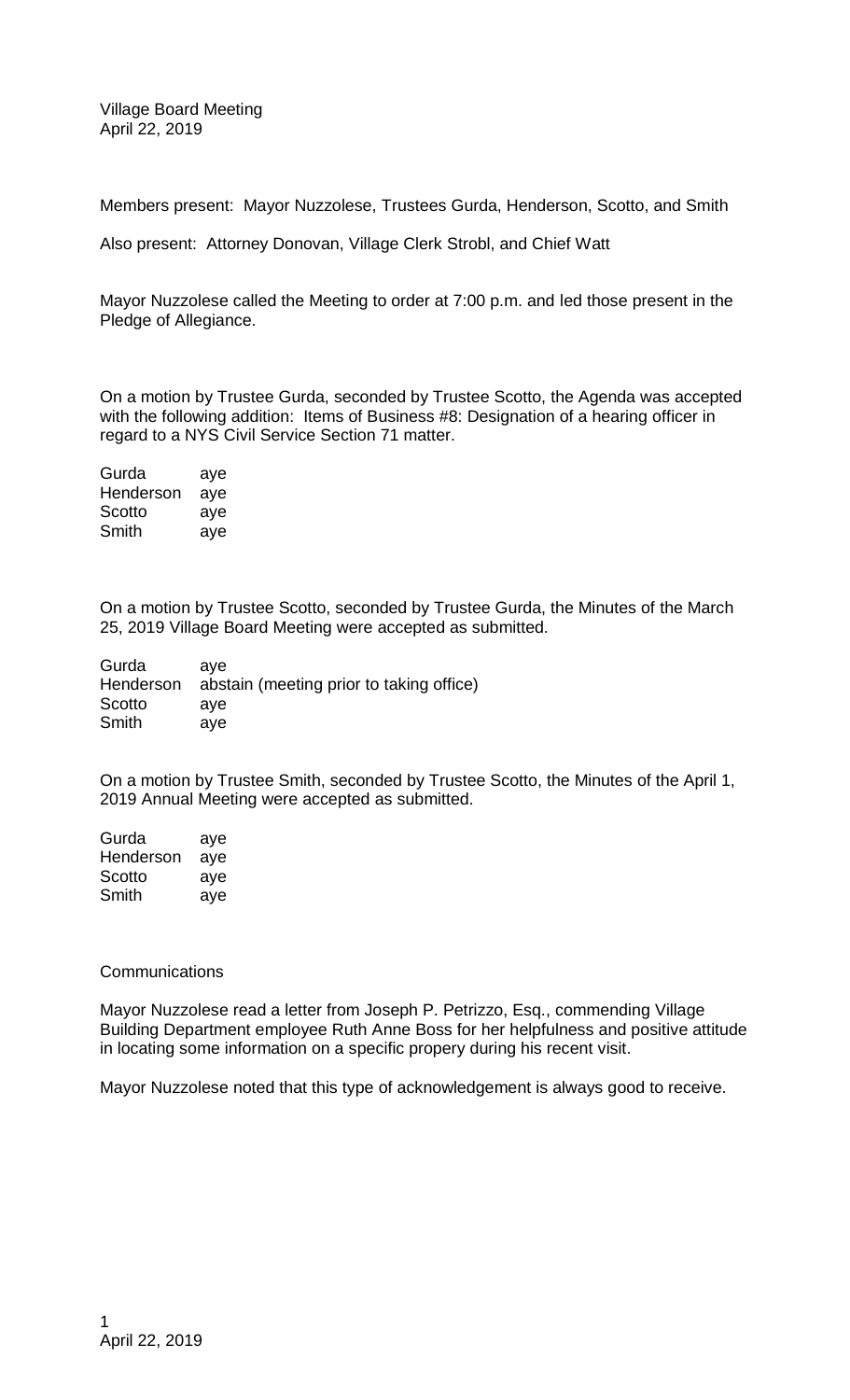Trustee Gurda moved the following, which was seconded by Trustee Smith:

Whereas, the preliminary budget for the year 2019/2020 has been duly presented to the Village Board of Trustees, and a duly advertised public hearing has been held on April 1, 2019;

Resolved: pursuant to Section 5-508(4) of the Village Law, that the said preliminary budget, as changed, altered, and revised, be and hereby is adopted as the budget of the Village of Goshen for the year 2019/2020.

| Gurda     | aye |
|-----------|-----|
| Henderson | aye |
| Scotto    | aye |
| Smith     | aye |

On a motion by Trustee Henderson, seconded by Trustee Smith, the Board hereby accepts the proposal from Munistat Services, Inc., dated March 22, 2019, for services relative to the issuance of certain obligations as set forth in Appendix A of the attached Agreement. The Mayor is hereby authorized to sign the proposal, in agreement with the fees and expenses in Appendix B.

| Gurda     | aye |
|-----------|-----|
| Henderson | aye |
| Scotto    | aye |
| Smith     | aye |

On a motion by Trustee Smith, seconded by Trustee Henderson, the Village Board approves the request from the Goshen Chamber of Commerce for the use of the Village Green on July 5, 6, and 7, 2019 for the Annual Great American Weekend.

| Gurda     | aye |
|-----------|-----|
| Henderson | aye |
| Scotto    | aye |
| Smith     | aye |

Trustee Smith moved the following, which was seconded by Trustee Scotto:

Resolved: Permission is hereby granted for The First Presbyterian Church in Goshen to sponsor amusement rides during the Great American Weekend on Friday, July 5, from 5:00 p.m. until 9:30 p.m., Saturday, July 6, from 10:00 a.m. until 9:30 p.m., and on Sunday, July 7, from 11:00 a.m. until 5:00 p.m.

This permission is predicated upon receipt of a list of proposed rides, a scale map of the layout of the area, and a list of ride operators and on-site employees.

Permission is also predicated upon provision of the necessary certificate of insurance, and safety inspections by the Village of Goshen Building Inspector, Police Chief, and New York State Rides Inspectors.

Gurda aye Henderson aye Scotto aye Smith aye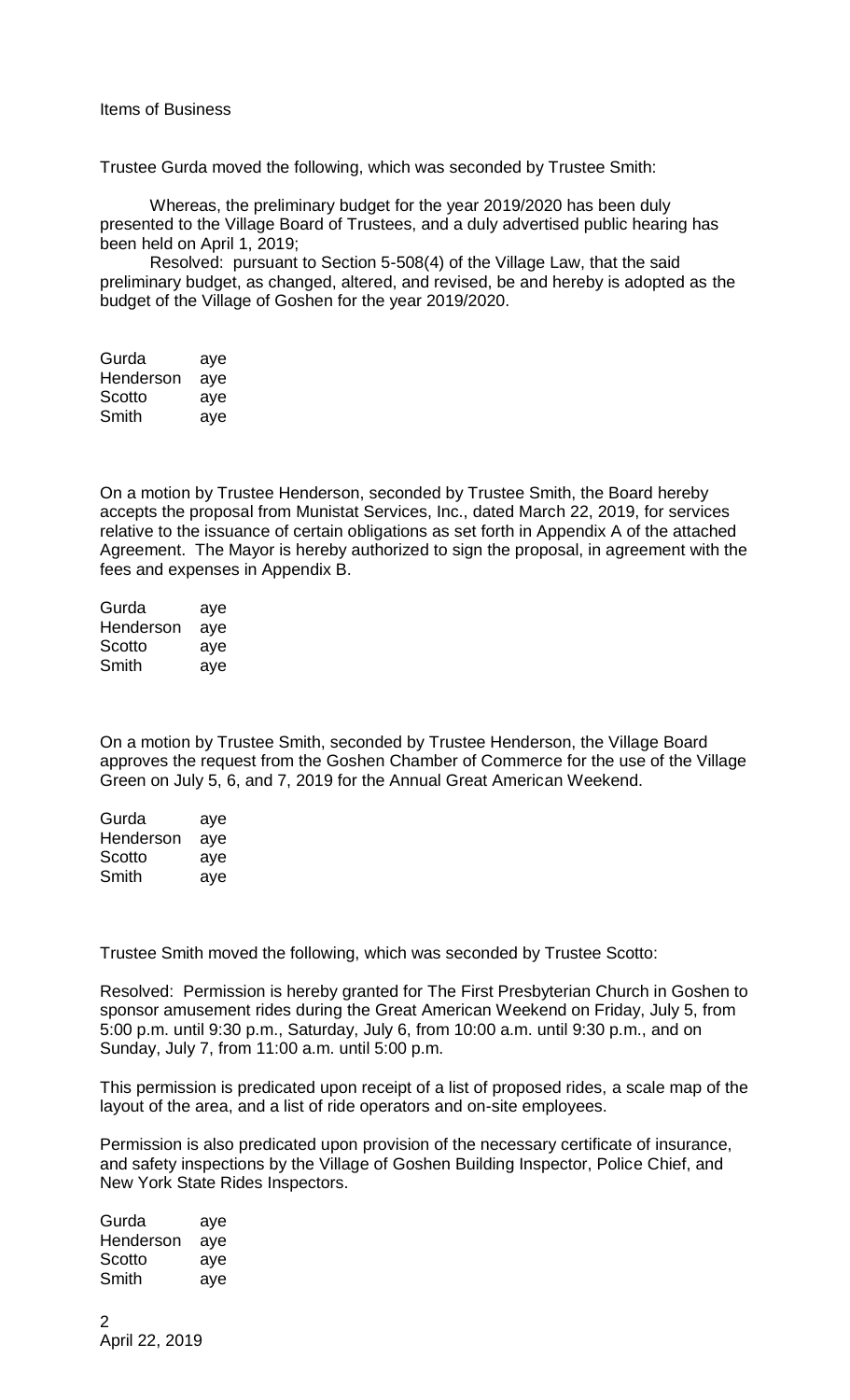On a motion by Trustee Henderson, seconded by Trustee Gurda, permission is granted for the Goshen Rotary Club to hold the annual Great American Weekend 5k/10k Run on Saturday, July 6, 2019.

This permission is predicated upon receipt of the necessary Indemnification and Insurance, as well as payment for traffic control during the race.

| Gurda     | aye |
|-----------|-----|
| Henderson | aye |
| Scotto    | aye |
| Smith     | aye |

On a motion by Trustee Gurda, seconded by Trustee Smith, the Treasurer is hereby authorized to transfer budget line items as designated in the attached schedule. The purpose of these transfers is to balance certain budget lines.

| Gurda     | aye |
|-----------|-----|
| Henderson | aye |
| Scotto    | aye |
| Smith     | aye |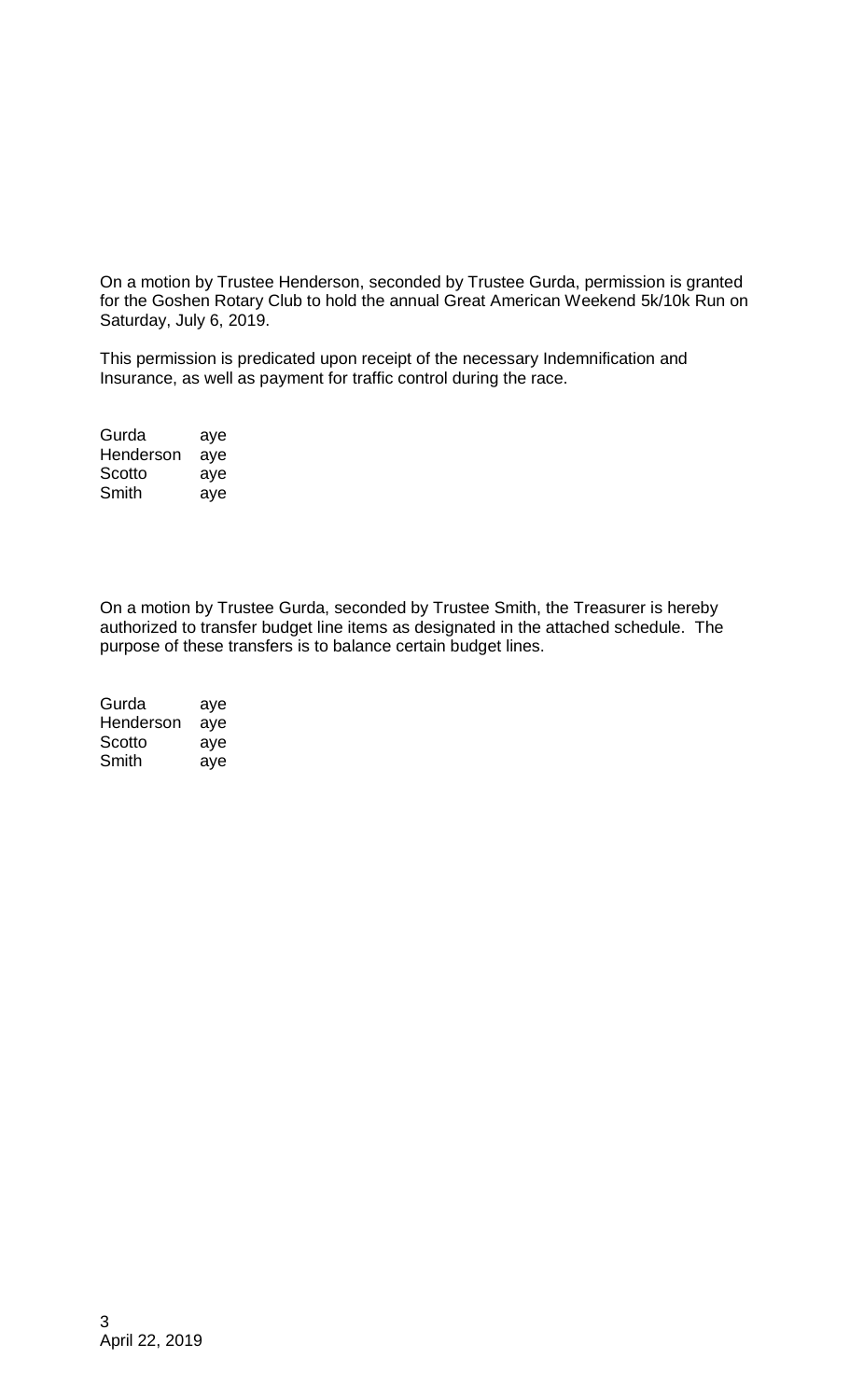## **BUDGET TRANSFERS**

| <b>Account Id</b> | <b>Description</b>                               | <b>Adopted Budget</b> | <b>Expended YTD</b>       | <b>Over Budget</b>          | <b>Under Budget</b>  |
|-------------------|--------------------------------------------------|-----------------------|---------------------------|-----------------------------|----------------------|
| A-1010-4001       | BOARD OF TRUSTEES.CONTRACTUAL                    | 4,000.00              | 369.66                    |                             | 3,630.34             |
| A-1010-4010       | BOARD OF TRUSTEES.TOURISM & ADVERTIZING          | 0.00                  | 11,518.06                 | $-11,518.06$                |                      |
| A-1110-2001       | JUSTICE.EQUIPMENT                                | 900.00                | 3,100.00                  | $-2,200.00$                 |                      |
| A-1110-4440       | JUSTICE.OFFICE SUPPLIES                          | 1,000.00              | 2,285.40                  | $-1,285.40$                 |                      |
| A-1110-4520       | JUSTICE.PRINTING                                 | 1,000.00              | 1,167.20                  | $-167.20$                   |                      |
| A-1110-4760       | JUSTICE.TELEPHONE JUSTICE 1                      | 3,200.00              | 3,608.61                  | $-408.61$                   |                      |
| A-1110-4810       | JUSTICE.TRAINING                                 | 1,400.00              | 3,546.75                  | $-2,146.75$                 |                      |
| A-1325-4340       | TREASURER. MAINT CONTRACTS                       | 2,000.00              | 6,120.00                  | $-4,120.00$                 |                      |
| A-1325-4344       | TREASURER.SOFTWARE MAINT CONTR                   | 1,200.00              | 2,874.00                  | $-1,674.00$                 |                      |
| A-1325-4440       | TREASURER.OFFICE SUPPLIES                        | 1,000.00              | 2,329.59                  | $-1,329.59$                 |                      |
| A-1355-4344       | TAX COLLECTOR.SOFTWARE MAINT CONTR               | 1,200.00              | 2,874.00                  | $-1,674.00$                 |                      |
| A-1410-4344       | CLERK.SOFTWARE MAINT CONTR                       | 1,200.00              | 2,874.00                  | $-1,674.00$                 |                      |
| A-1410-4440       | <b>CLERK.OFFICE SUPPLIES</b>                     | 2,500.00              | 2,667.63                  | $-167.63$                   |                      |
| A-1410-4760       | <b>CLERK.TELEPHONE</b>                           | 3,500.00              | 4,779.59                  | $-1,279.59$                 |                      |
| A-1420-4320       | LAW.CONTRACTUAL                                  | 65,000.00             | 69,378.85                 | $-4,378.85$                 |                      |
| A-1440-4160       | ENGINEER.BASELINE                                | 10,000.00             | 17,259.75                 | $-7,259.75$                 |                      |
| A-1450-1001       | ELECTIONS.PERSONAL SERVICES                      | 925.00                | 850.00                    |                             | 75.00                |
| A-1450-4001       | ELECTIONS.CONTRACTUAL                            | 1,500.00              | 813.55                    |                             | 686.45               |
| A-1620-4120       | BUILDINGS MAPLEWOOD.CLEANING SER                 | 9,500.00              | 13,346.14                 | $-3,846.14$                 |                      |
| A-1620-4260       | <b>BUILDINGS MAPLEWOOD.HEAT</b>                  | 5,762.19              | 5,745.18                  | $-745.18$                   |                      |
| A-1640-4030       | CENTRAL GARAGE.AUTO PARTS                        | 25,000.00             | 36,370.07                 | $-11,370.07$                |                      |
| A-1640-4260       | CENTRAL GARAGE.HEAT                              | 10,000.00             | 12,495.57                 | $-2,495.57$                 |                      |
| A-1640-4310       | CENTRAL GARAGE.INSPECTIONS                       | 500.00                | 659.99                    | $-159.99$                   |                      |
| A-1640-4420       | CENTRAL GARAGE.MISC EXPENSE                      | 500.00                | 526.55                    | $-26.55$                    |                      |
| A-1640-4440       | CENTRAL GARAGE.OFFICE SUPPLIES                   | 1,500.00              | 1,765.31                  | $-265.31$                   |                      |
| A-1640-4566       | CENTRAL GARAGE.OUTSIDE REPAIRS                   | 0.00                  | 4.29                      | $-4.29$                     |                      |
| A-1640-4570       | CENTRAL GARAGE.BUILDING REPAIR                   | 3,000.00              | 11,929.42                 | $-8,929.42$                 |                      |
| A-1640-4750       | CENTRAL GARAGE.SWEEPER                           | 1,000.00              | 6,546.65                  | $-5,546.65$                 |                      |
| A-1910-4300       | UNALLOCATED INSURANCE.INSURANCE                  | 132,000.00            | 105,261.57                |                             | 26,738.43            |
| A-1920-4140       | MUNICIPAL ASSOCIATION DUES.DUES                  | 2,876.00              | 2,906.00                  |                             |                      |
| A-1930-4001       | REFUNDS AND TAXES.CONTRACTUAL                    | 5,000.00              | $\mathbf 0$               | $-30.00$                    |                      |
|                   |                                                  | 2,500.00              | $\mathbf 0$               |                             | 5,000.00<br>2,500.00 |
| A-1930-4060       | .JUDGEMENTS AND CLAIMS<br>MTA PAYROLL TAX.       | 10,520.00             |                           | $-1,123.91$                 |                      |
| A-1980-4001       |                                                  |                       | 11,643.91<br>$\mathbf{0}$ |                             |                      |
| A-1990-4001       | CONTINGENT ACCOUNT.CONTRACTUAL                   | 76,132.00             |                           |                             | 76,132.00            |
| A-3120-1010       | POLICE SGTS.PERSONAL SERVICE                     | 317,739.00            | 331,419.69                | $-13,680.69$                |                      |
| A-3120-1060       | POLICE.OVERTIME                                  | 80,000.00             | 264,926.07<br>$\Omega$    | $-184,926.07$               |                      |
| A-3120-1062       | POLICE.EVENT OT                                  | 25,000.00             |                           |                             | 25,000.00            |
| A-3120-1100       | POLICE.PT POLICE OFFICER                         | 150,000.00            | 227,745.20<br>90,148.54   | $-77,745.20$<br>$-3,448.54$ |                      |
| A-3120-1120       | POLICE.HOLIDAY/VAC BUYBACK                       | 86,700.00             |                           |                             |                      |
| A-3120-2002       | POLICE.CARS                                      | 50,000.00             | 63,995.41                 | $-13,995.41$                |                      |
| A-3120-4038       | POLICE.INSIGNIA                                  | 900.00                | 1,078.50                  | $-178.50$                   |                      |
| A-3120-4120       | POLICE BUILDING.CLEANING SER                     | 9,000.00              | 12,108.54                 | $-3,108.54$                 |                      |
| A-3120-4180       | POLICE.EQUIPMENT MAINTENANCE                     | 1,000.00              | 1,830.99                  | $-830.99$                   |                      |
| A-3120-4201       | POLICE.AMMUNITION                                | 7,000.00              | 13,167.15                 | $-6,167.15$                 |                      |
| A-3120-4260       | POLICE.HEAT<br>POLICE EQUIPMENT. MAINT CONTRACTS | 2,500.00              | 3,361.10                  | $-861.10$<br>$-11,348.08$   |                      |
| A-3120-4340       |                                                  | 19,000.00             | 30,348.08                 |                             |                      |
| A-3120-4440       | POLICE.OFFICE SUPPLIES                           | 4,000.00<br>500.00    | 5,552.36                  | $-1,552.36$                 |                      |
| A-3120-4500       | POLICE.POSTAGE                                   |                       | 528.90                    | $-28.90$                    |                      |
| A-3120-4566       | POLICE.OUTSIDE REPAIRS                           | 5,000.00              | 11,682.34                 | $-6,682.34$                 |                      |
| A-3120-4567       | POLICE, RADIO                                    | 3,000.00<br>4,000.00  | 3,936.78<br>4,605.97      | $-936.78$                   |                      |
| A-3120-4570       | POLICE.BUILDING MAINTENANCE                      |                       |                           | $-605.97$                   |                      |
| A-3120-4571       | POLICE.PAINTING/ROOF                             | 1,000.00              | 24,975.00                 | $-23,975.00$                |                      |
| A-3120-4660       | POLICE.LAW BOOKS/FORMS                           | 3,500.00              | 6,212.65                  | $-2,712.65$                 |                      |
| A-3120-4810       | POLICE.SCHOOL / TUITION                          | 1,000.00              | 2,205.40                  | $-1,205.40$                 |                      |
| A-3120-4832       | POLICE.CLOTHING INITIAL ISSUE                    | 1,000.00              | 47,508.69                 | $-46,508.69$                |                      |
| A -4020-4440      | REGISTRAR VITAL STATS.OFFICE SUPPLIES            | 400.00                | 432.20                    | $-32.20$                    |                      |
| A-5110-1060       | STREET MAINT. SECRETARY                          | 16,874.00             | 34,896.56                 | $-18,022.56$                |                      |
| A-5110-2001       | STREET MAINT.EQUIPMENT                           | 5,000.00              | 16,638.54                 | $-11,638.54$                |                      |
| A-5110-4001       | STREET MAINT.MEALS                               | 1,000.00              | 1,922.65                  | $-922.65$                   |                      |
| A -5110-4040      | STREET MAINT.BLACKTOP/PATCH                      | 10,000.00             | 10,381.60                 | $-381.60$                   |                      |
| A-5110-4110       | STREET MAINT.DRAIN CATCH BASIN MAINT             | 5,000.00              | 6,747.10                  | $-1,747.10$                 |                      |
| 04/22/19          |                                                  |                       |                           |                             | Page 1 of 2          |

Page 1 of 2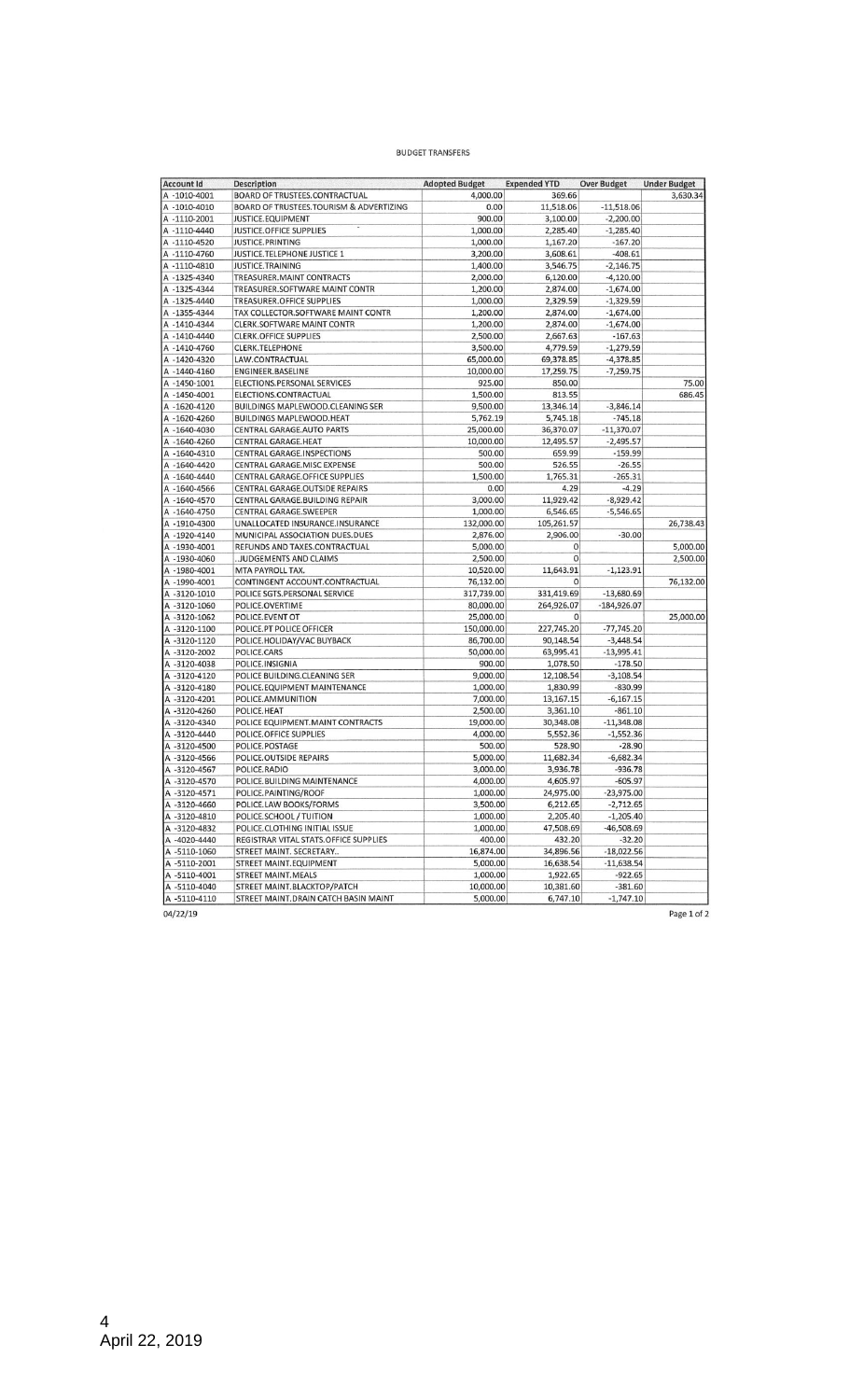## **BUDGET TRANSFERS**

| <b>Account Id</b> | <b>Description</b>                       | <b>Adopted Budget</b> | <b>Expended YTD</b> | <b>Over Budget</b> | <b>Under Budget</b> |
|-------------------|------------------------------------------|-----------------------|---------------------|--------------------|---------------------|
| A-5110-4140       | <b>STREET MAINT.LEGALS</b>               | 900.00                | 1,438.14            | $-538.14$          |                     |
| A-5110-4420       | STREET MAINT.MISC EXP & SIDEWALKS        | 1,500.00              | 6,135.99            | $-4,635.99$        |                     |
| A-5110-4440       | STREET MAINT.OFFICE SUPPLIES             | 500.00                | 1,209.95            | $-709.95$          |                     |
| A-5110-4600       | STREET MAINT.SAFETY SUPPLIES             | 4,000.00              | 5,086.62            | $-1,086.62$        |                     |
| A-5110-4620       | STREET MAINT.DECORATIONS                 | 0.00                  | 2,070.88            | $-2,070.88$        |                     |
| A-5110-4700       | <b>STREET MAINT.SIGNS/POSTS</b>          | 8,000,00              | 12,636.65           | $-4,636.65$        |                     |
| A-5112-4510       | STREET CAPITAL CONSTRUCTION. PAVING      | 10,000.00             | 114,489.30          | $-104,489.30$      |                     |
| A-5142-4611       | SNOW REMOVAL.SALT                        | 30,000.00             | 41,690.96           | $-11,690.96$       |                     |
| A-5182-4001       | <b>STREET LIGHTING, REPAIRS</b>          | 3,000.00              | 14,801.42           | $-11,801.42$       |                     |
| A-5182-4151       | STREET LIGHTING.EV CHARGING STATION      | 700.00                | 1,735.60            | $-1.035.60$        |                     |
| A-7550-4092       | <b>CELEBRATIONS.OTHER CELEBRATIONS</b>   | 3,500.00              | 1,824.00            |                    | 1,676.00            |
| A-7550-4094       | CELEBRATIONS.MEMORIAL DAY PARADE         | 500.00                | 750.00              | $-250.00$          |                     |
| A-7620-4001       | <b>ADULT RECREATION, SENIOR</b>          | 25,000.00             | 29.380.47           | $-4,380.47$        |                     |
| A-8010-4010       | ZONING.LEGALS                            | 200.00                | 589.35              | $-389.35$          |                     |
| A -8010-4810      | ZONING.EDUCATION                         | 100.00                | 180.00              | $-80.00$           |                     |
| A -8020-1010      | PLANNING.MEMBERS                         | 2,836.00              | 2,127.00            |                    | 709.00              |
| A-8020-1020       | PLANNING.SECRETARY #1                    | 960.00                | 480.00              |                    | 280.00              |
| A -8020-4010      | PLANNING.LEGALS                          | 50.00                 | 90.10               | $-40.10$           |                     |
| A -8020-4320      | PLANNING.ATTORNEY                        | 500.00                | 2,398.50            | $-1,898.50$        |                     |
| A -8020-4440      | PLANNING.OFFICE EXPENSE                  | 120.00                | 249.00              | $-129.00$          |                     |
| A-8020-4810       | PLANNING.TRAINING                        | 200.00                | 220.00              | $-20.00$           |                     |
| A -8160-1010      | REFUSE AND GARBAGE.OVERTIME              | 13,000.00             | 17,678.50           | $-4,678.50$        |                     |
| A -8160-2001      | REFUSE AND GARBAGE.GARBAGE VEHICLE/EQUIP | 2,000.00              | 10,311.15           | $-8,311.15$        |                     |
| A -8160-4530      | REFUSE AND GARBAGE.DUMPING FEES          | 110,000.00            | 190,718.47          | $-80,718,47$       |                     |
| A -9010-8001      | <b>STATE RETIREMENT</b>                  | 285.000.00            | 273,840.89          |                    | 11,159.11           |
| A -9015-8001      | FIRE AND POLICE RETIREMENT               | 445,000.00            | 417,460.00          |                    | 27,540.00           |
| A -9040-8001      | WORKERS COMPENSATION                     | 333,000.00            | 271.865.80          |                    | 50,000.00           |
|                   | <b>Final Totals</b>                      | 2,477,994.19          | 2,987,432.04        | $-752,660.57$      | 231,126.33          |

04/22/19

Page 2 of 2

On a motion by Trustee Gurda, seconded by Trustee Scotto, bills as examined by members of the Board were approved in accordance with Abstract 2018/2019 number 9, check numbers 15717 through 15886 in the amount of \$1,701,415.88.

Gurda aye Henderson aye Scotto aye Smith aye